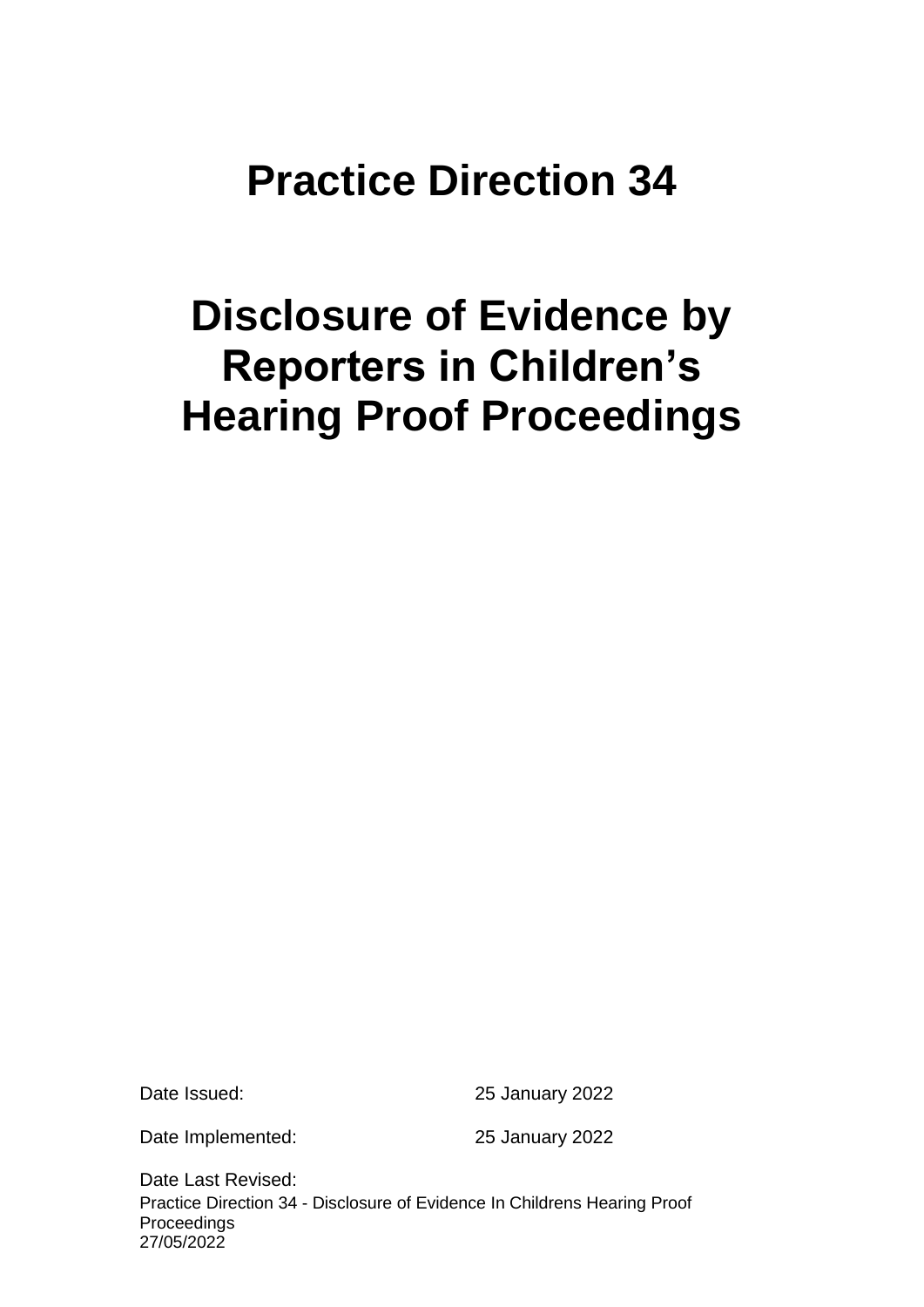# **Summary**

In children's hearing proof proceedings, there is no statutory obligation on the reporter to disclose information to parties to legal proceedings in the way there are statutory obligations on the Crown in criminal proceedings<sup>1</sup>.

However, in children's hearings proof proceedings, whatever the section 67 ground, natural justice considerations apply and the child and relevant persons have rights under Article  $6<sup>2</sup>$  to a fair hearing. Therefore reporters are under a duty to act fairly, including by the disclosure of certain information to ensure a fair hearing.

- In investigating a referral or preparing for proof, the reporter is to seek only information that is necessary for these purposes and is to be guided by a case analysis approach.
- In recognition of the Article 6 rights of children and relevant persons, there is a presumption in proof proceedings that the reporter is to disclose information to children, relevant persons and safeguarders<sup>3</sup> that:
	- is likely to form part of the evidence to be led by the reporter in the proceedings;
	- would weaken or undermine the evidence that is likely to be led by the reporter in the proceedings; or
	- would strengthen the case of another party.
- In considering questions of disclosure of information, these Article 6 rights have to be balanced with other rights and interests, including the rights of individuals under Article 8 to respect for their private and family life. The balancing of these rights may result in some information not being disclosed, and some information being redacted before disclosure.
- The reporter is to reflect a presumption in favour of disclosing certain information within police prosecution reports or police concern reports.
- There is no obligation to disclose precognitions that form part of a reporter's preparation. However, precognitions can be shared if it will expedite proceedings or is in the interests of a child or vulnerable witness.
- Where the material to be disclosed is sensitive e.g. JIIs, intimate images or some precognitions then particular considerations will apply regarding the security of the information and the manner of disclosure.
- In most cases disclosure will be to a solicitor representing a party to the case and will be achieved by proactively providing a copy of the information to be disclosed. Where a party is not legally represented but is actively involved in the proof

 $\overline{a}$ <sup>1</sup> Now governed by sections 116 – 167 of the Criminal Justice and Licensing (Scotland) Act 2010

<sup>&</sup>lt;sup>2</sup> Of the European Convention for the Protection of Human Rights

<sup>&</sup>lt;sup>3</sup> In this Practice Direction, a "party" to the proof proceedings means any child or relevant person who is formally notified of the proceedings, as well as any appointed safeguarder involved in the proceedings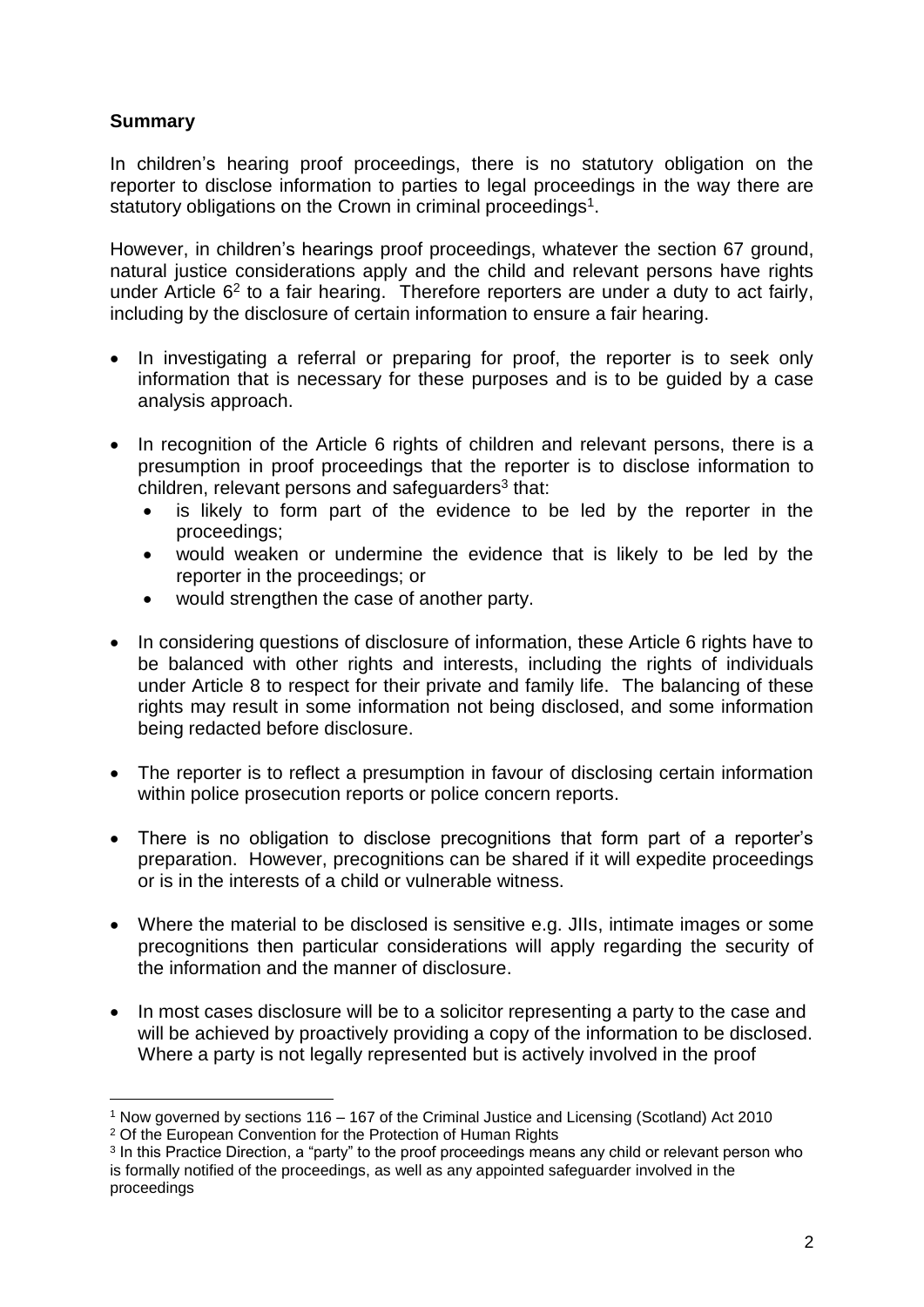proceedings, the reporter is to inform the party that if they wish disclosure to take place they should contact the reporter. Generally the reporter is not to provide a copy of the information but is to offer sight of the material. Where a party is not actively involved in the proceedings, the reporter is not to disclose information to them or offer access to it.

 The reporter's duty to proactively disclose information to other parties to a proof commences when the children's hearing directs the reporter to make an application to the sheriff. However, if requested for information after a decision to arrange a children's hearing but prior to the hearing taking place, the reporter is to disclose information in terms of this Practice Direction.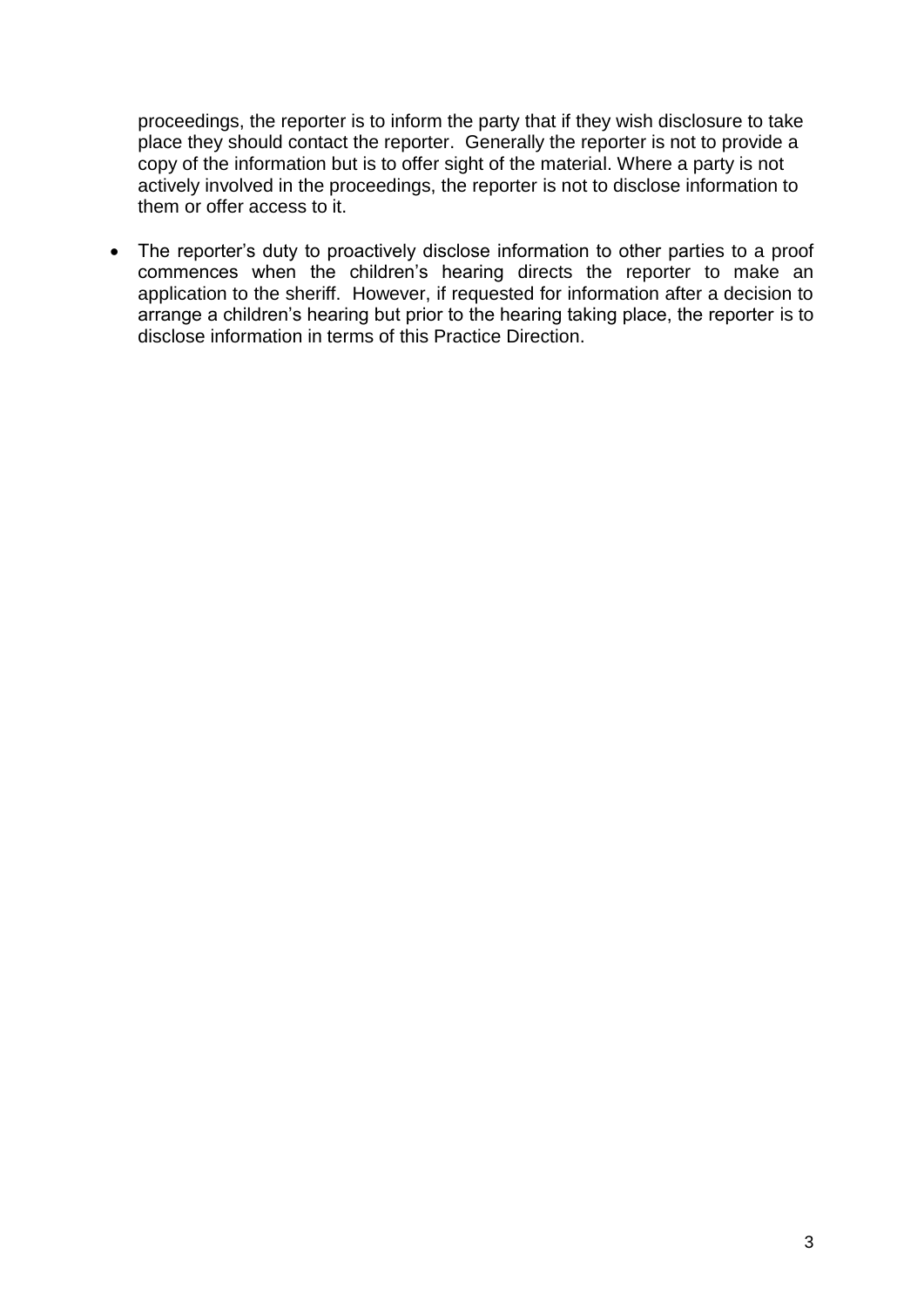# **Contents**

|    | 2. Obtaining Information in Preparation for Proof Proceedings 5 |  |
|----|-----------------------------------------------------------------|--|
| 3. |                                                                 |  |
|    |                                                                 |  |
|    |                                                                 |  |
|    |                                                                 |  |
|    |                                                                 |  |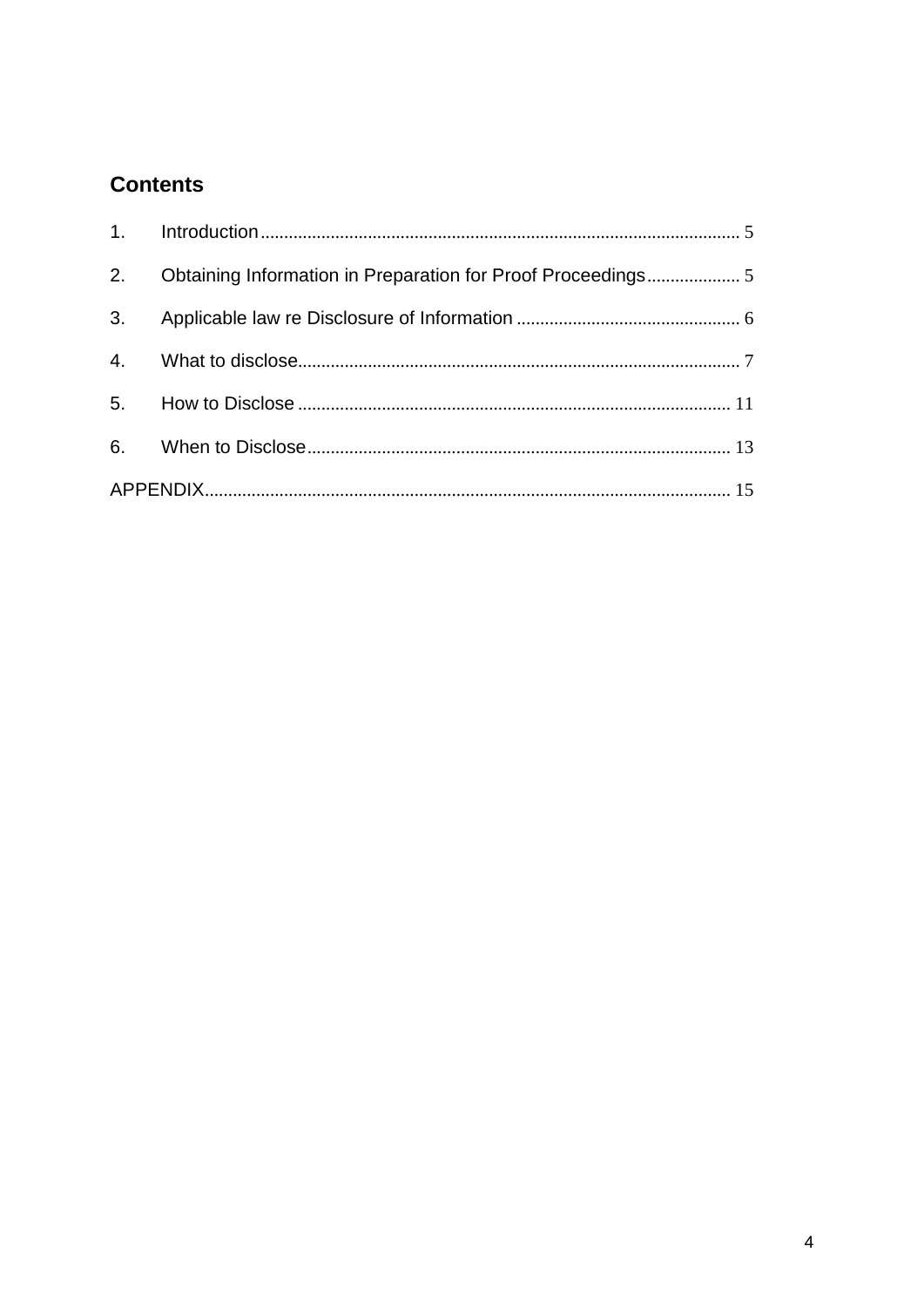# <span id="page-4-0"></span>**1. Introduction**

 $\overline{a}$ 

- 1.1 In conducting children's hearings proof proceedings, reporters require to disclose certain information to the child, relevant persons and safeguarder to ensure that the proceedings are fair. This Practice Direction states what is required of reporters in order to ensure this, whilst balancing the other rights and interests involved.
- 1.2 As reporters only have a duty to disclose information held by them, the Practice Direction considers the approach reporters should adopt when deciding what information to obtain in advance of proof proceedings. 4
- 1.3 In addition to deciding what information must be disclosed to other parties, the reporter must decide at an appropriate point during the preparation for proof whether to lodge any material as a production.
- 1.4 Other related materials include:
	- Practice Direction 29 on Recovery of Evidence
	- Practice Note on Obtaining Information from the Police

# <span id="page-4-1"></span>**2. Obtaining Information in Preparation for Proof Proceedings**

- 2.1 When the reporter obtains information about an individual whether a child, a member of their family, or a third party - when investigating a referral or preparing for a proof, the reporter is interfering with the Article 8 rights of that individual. Therefore the reporter is only to seek to obtain relevant and proportionate information - the more significant the interference with the Article 8 rights, the more significant the justification required for the reporter to seek the information. For example, more justification is required to support decisions (i) to seek a child's complete hospital or other medical records as opposed to just seeking relevant excerpts from those records, or (ii) to seek complete medical practice records rather than a particular category of record such as the child's health visitor records.
- 2.2 Before requesting information reporters should ask the critical questions as part of case analysis:
	- What information is required to assess the evidence in the case and to draft any statement of grounds?
	- What evidence is required to establish the statement of grounds?
- 2.3 Reporters must not adopt a blanket approach to obtaining information, such as always requesting a child's medical and social work records. Recovery of such records must be informed by case analysis. If requesting records at all, consideration should always be given to

<sup>4</sup> Practice Direction 29 on Recovery of Evidence provides information on formal routes to recover evidence once the reporter has decided the information is necessary.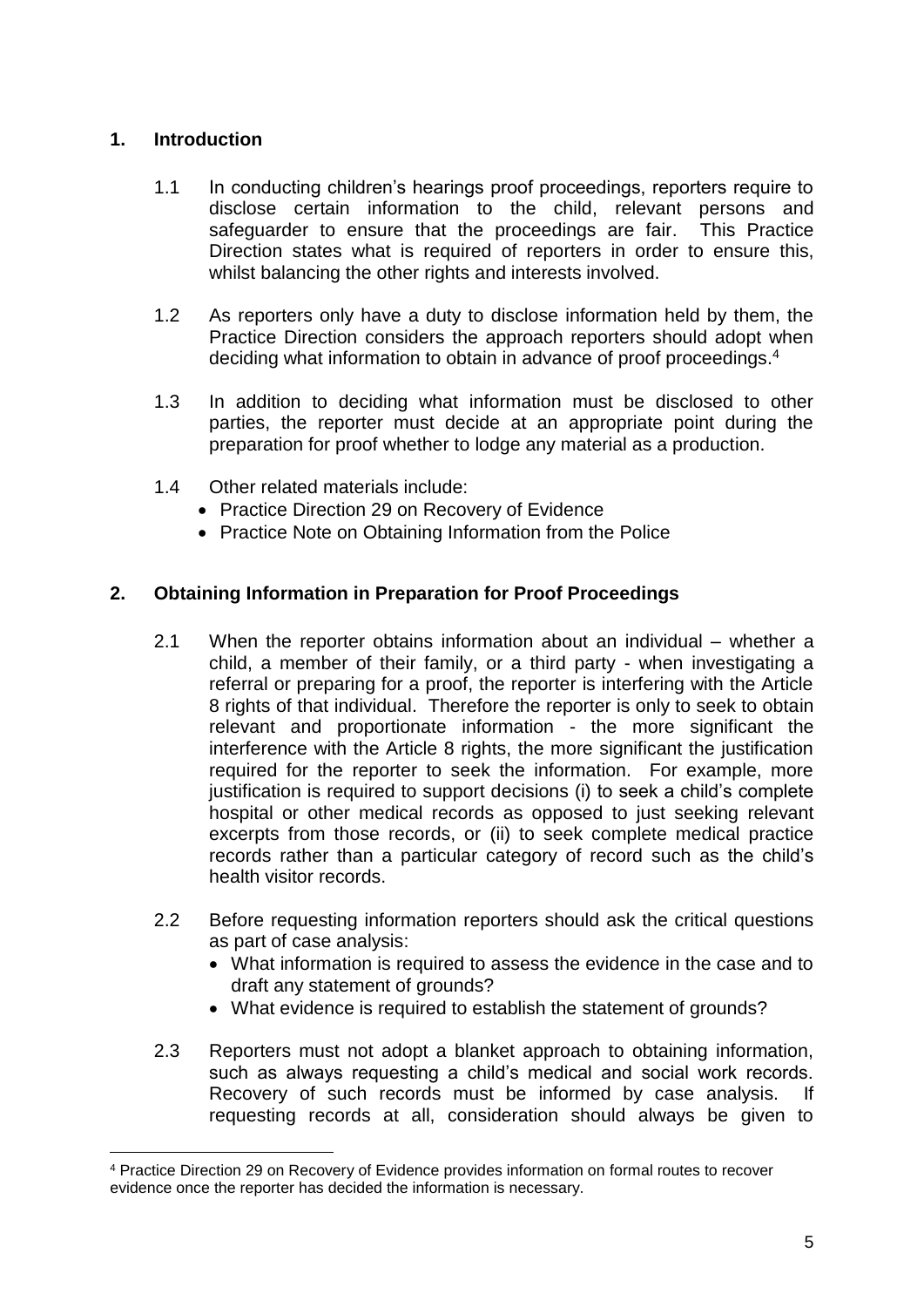requesting only those parts of records that are relevant to the reporter's investigation or preparation for proof (see paragraph 2.1).

- 2.4 Without a court order, there is no obligation on other public authorities (for example, health or the social work department) to provide us with records. However, public authorities may decide that they have authority to provide requested information. Therefore the reporter should request particular information if the reporter has assessed that this information is necessary. The reporter must set out what information is being requested, and why it is necessary. This will include a brief explanation of the reporter's function. Full records may on occasion be necessary but will require an adequate explanation. The public authority may decide to provide the information but if not the reporter is to consider applying for a court order using the recovery of evidence procedure. If this is required, reference should be made to Practice Direction 29 on the Recovery of Evidence. 5
- 2.5 When requesting information from the police, the reporter is to refer to the Practice Note on Requesting Information from Police Scotland.<sup>6</sup>
- 2.6 Reporters should not obtain information because they anticipate that another party is likely to wish to have sight of it as part of their preparation. This is entirely a matter for that party who can seek recovery through formal or informal means.

# <span id="page-5-0"></span>**3. Applicable law re Disclosure of Information**

- 3.1 In summary, the reporter's duty to disclose information derives from the obligation on the reporter to act in accordance with natural justice and Article 6 of the European Convention on Human Rights. Article 6 requires that individuals have a fair hearing in any proceedings that may determine their civil rights and obligations (as well as in criminal proceedings).
- 3.2 In its effect, Article 6 does not represent an absolute right for children and relevant persons to receive full disclosure of any and all material in the reporter's possession concerning legal proceedings, only that there is fair disclosure. The obligation to disclose must be considered in light of potentially conflicting rights and interests. Key among these may be the Article 8 right of others to respect for their private and family life which may be engaged where the material under consideration contains their personal information.

 $\overline{a}$ <sup>5</sup> Practice Direction 29 on the Recovery of Evidence

http://sgsharepoint16/sites/connect/pr/Practice%20Direction/Practice%20Direction%2029%20- %20Recovery%20of%20Evidence.pdf

<sup>6</sup>http://sgsharepoint16/sites/connect/pr/Practice%20Notes%20%20Styles/Practice%20Note%20- %20Requesting%20evidence%20and%20information%20from%20Police%20Scotland.pdf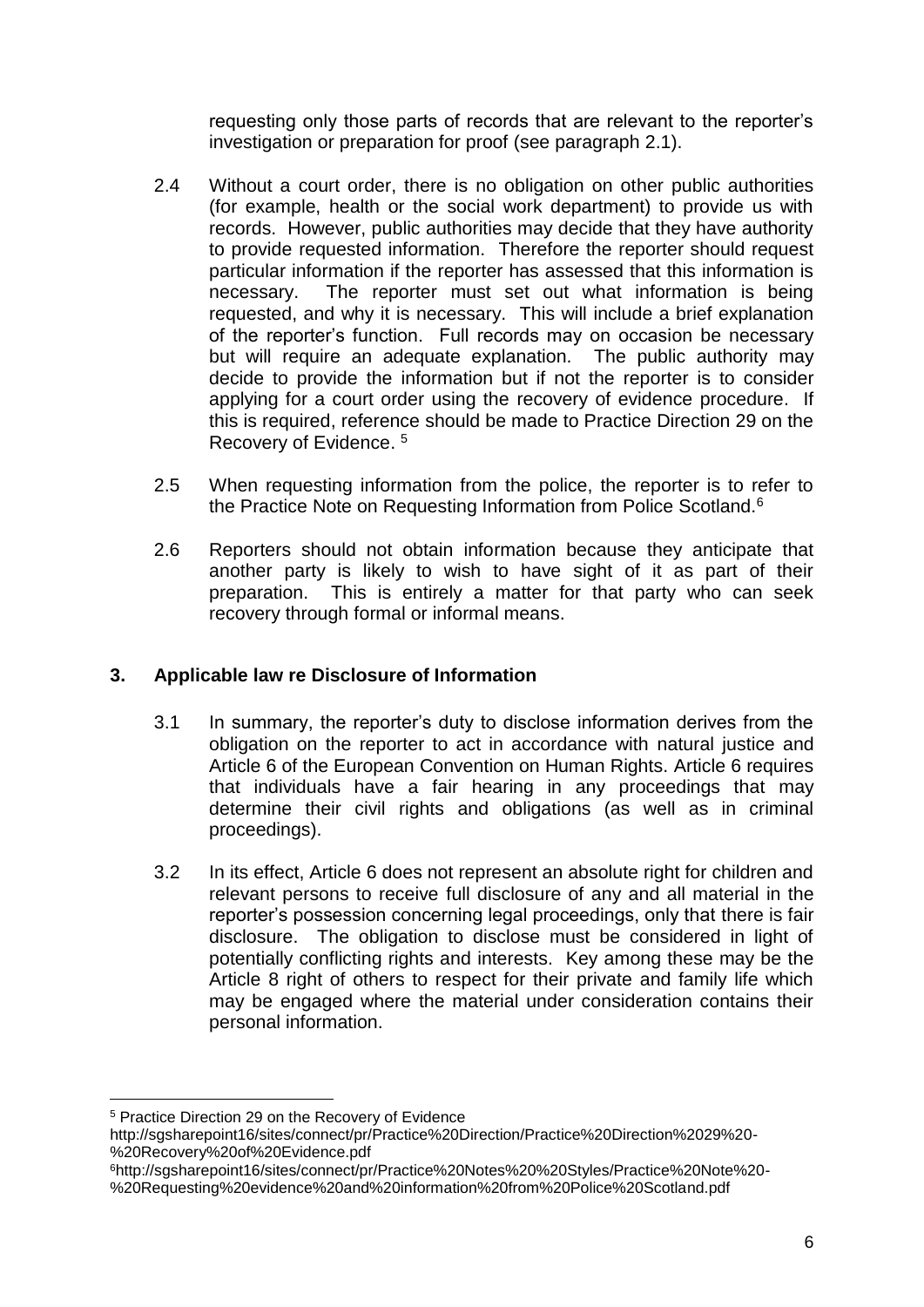- 3.3 In criminal cases in Scotland prosecutors are subject to a statutory obligation of disclosure<sup>7</sup>. Reporters are subject to no such statutory duty, the obligation coming solely from the need to act in a way that is compliant with natural justice and the ECHR.
- 3.4 The reporter has the same duties of disclosure towards a safeguarder who is a party to the proceedings. The safeguarder represents the interests of the child and in this respect the child's Article 6 and 8 rights are engaged. Furthermore, the safeguarder has the powers and duties at common law of a curator ad litem.
- 3.5 It is unlikely that the issue of disclosure by the reporter will require to be considered by the sheriff in court proceedings. However if it is to be considered, the Appendix to this Practice Direction provides more detailed information on the applicable law and should form the basis of submissions that reporters make to the sheriff.

# <span id="page-6-0"></span>**4. What to disclose**

 $\overline{a}$ 

- 4.1 In proof proceedings<sup>8</sup>, as a starting point, there is a presumption that the reporter is to disclose information that could be considered relevant evidence and which falls into any of the categories set out below:
	- i Information that is likely to form part of the evidence to be led by the reporter in the proceedings<sup>9</sup>;
	- ii Information that would weaken or undermine the evidence that is likely to be led by the reporter in the proceedings; or
	- iii Information that would strengthen the case of another party.

This approach reflects not only the applicable law, but also the role of the reporter in court applications<sup>10</sup>.

Note that there is no obligation on the reporter to disclose precognitions, although in certain circumstances it may be appropriate to provide a copy of a precognition to another party. (See paragraphs 4.14 to 4.16 below,)

#### **i. Information likely to form part of the evidence to be led by the reporter in the proceedings**

4.2 Information likely to form part of the evidence to be led by the reporter in the proceedings is likely to be the list of witnesses, any productions, any documents or other material likely to be lodged as productions, and any statements that are available.

<sup>7</sup> Sections 116 – 167 of the Criminal Justice and Licensing (Scotland) Act 2010

<sup>&</sup>lt;sup>8</sup> See paragraph 6.1 for when the duty to disclose commences.

<sup>9</sup> Note that the obligation to disclose such material is in addition to the need to provide full copies to parties of any inventory of productions lodged.

<sup>&</sup>lt;sup>10</sup> See paragraph 1.3 of Practice Direction 23 on Court Applications.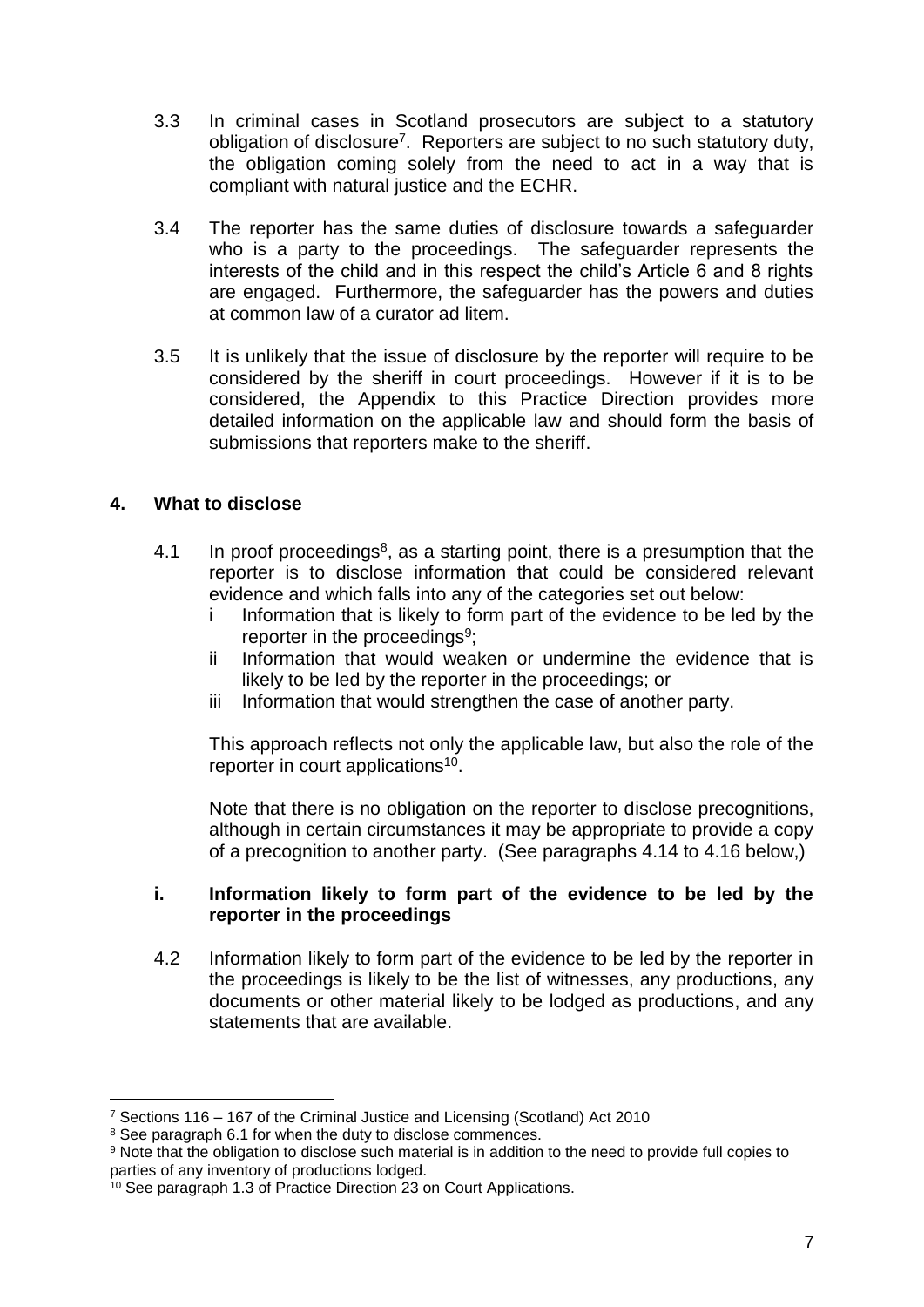#### **ii. Information that would weaken or undermine the evidence that is likely to be led by the reporter in the proceedings**

4.3 Information that would weaken or undermine the evidence that is likely to be led by the reporter in the proceedings includes information obtained at precognition, either additional information or information which demonstrates a material discrepancy between the witness's statement to the police and their position at precognition.

#### **iii. Information that would strengthen the case of another party**

4.4 Information that would strengthen the case of another party includes information that the reporter does not intend to lead but which the reporter is aware would be likely to strengthen the case of another party.

### **Balancing of rights and interests by the reporter**

4.5 Although there is a presumption that the reporter will disclose the information described in paragraphs 4.1 to 4.4, there will be circumstances where respect for other rights and interests will override the presumption. These include the ECHR Article 8 rights of others, the Article 2 and 3 rights of others and public interest. In balancing such interests it may be appropriate to withhold some or all of the information, or to disclose it by providing a party with access to the information.

In deciding the extent of the information to be disclosed (and the manner of disclosure – see Part 5 below) the reporter is to balance the importance of the information to ensuring a fair hearing under Article 6 with these other rights and interests. Therefore, the more significant the information is in ensuring a fair hearing, the greater the justification required to withhold or redact the information, or to disclose by access only. The fairness or otherwise of withholding or redacting information<sup>11</sup>, or limiting the means of disclosure, may have to be justified to the sheriff during the proceedings.

- 4.6 When considering Article 8 rights to respect for private and family life, the reporter is to consider the Article 8 rights of:
	- each party to the proof; and
	- third parties whose information we hold e.g. a witness in the case.

There will be occasions when the disclosure will have significant consequences for someone's Article 8 rights to privacy (for example, some medical information<sup>12</sup>), such that the reporter may be justified in not disclosing the information.

<sup>11</sup> See paragraph 4.17 below

<sup>&</sup>lt;sup>12</sup> Medical records are recognised in European jurisprudence as requiring a particular level of confidentiality to be attached. This is seen as crucial in order to maintain public confidence in the health services. See for e.g. Biriuk v Lithuania [2008] ECHR 23373/03 at paragraph 43.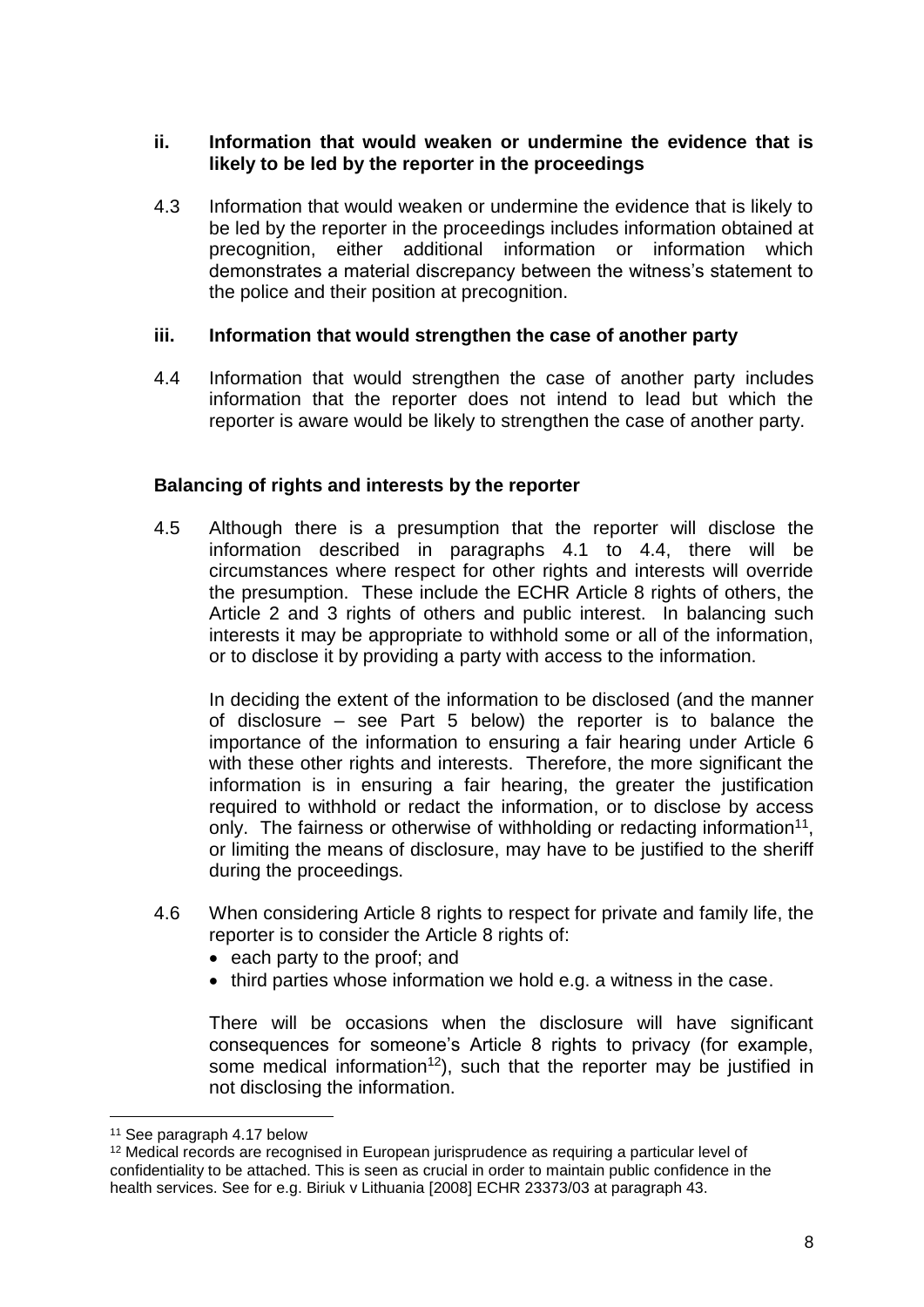- 4.7 In very exceptional circumstances, the disclosure of information about an individual may engage their rights under:
	- Article 2 (the right to life): for example where the disclosure of information about an individual may place their life at risk; and/or
	- $\bullet$  Article 3 (the prohibition of torture): for example where the disclosure of information about an individual may result in them suffering torture, inhuman or degrading treatment or punishment<sup>13</sup>.

The rights under Articles 2 and 3 are absolute and do not allow for any interference with them. Therefore, if the disclosure of information engages an individual's rights under Article 2 or 3, the reporter is not to disclose the information.

- 4.8 In addition to having to balance a party's Article 6 rights with the rights of others, there may be situations where information should be withheld in the public interest. Such situations are likely to be rare, most likely arising where disclosure of information would be contrary to the public interest or the interests of justice, for e.g. where disclosure may prejudice an ongoing investigation by the police or other agency (see paragraph 4.19).
- 4.9 If exceptionally the reporter decides not to disclose relevant information as a result of considering other rights and interests, a party can seek to recover the information by lodging a motion and specification of documents. The reporter is to inform parties of the general nature of the relevant information that is not being disclosed. This will enable parties to decide whether to seek to recover the information. If a party does so, it will be for the sheriff to carry out the balancing exercise.
- 4.10 It is inappropriate for the sheriff to order the reporter to disclose material without such a motion being made, or to order the reporter to obtain material not in the reporter's possession.<sup>14</sup>

#### **Information from the police: "summary of evidence" from the standard prosecution report, concern reports and police witness statements**

- 4.11 Where the proof is in relation to offence grounds, there is a strong presumption that the reporter will disclose the following information to parties:
	- the "summary of evidence" from the standard prosecution report;
	- the police witness statements from witnesses on the reporter's list of witnesses, if obtained by the reporter.

However, in doing so the reporter is to balance the rights and interests of others in deciding whether to redact any information before disclosing.

 $\overline{a}$ <sup>13</sup> However, the European Court has set a high threshold before Articles 2 and 3 are engaged. In relation to Article 3, see for example In re *A (A Child)* [2012] UKSC 60 [2012] 3 WLR 1484.

<sup>&</sup>lt;sup>14</sup> See PD 29 on Recovery of Evidence, Appendix 3.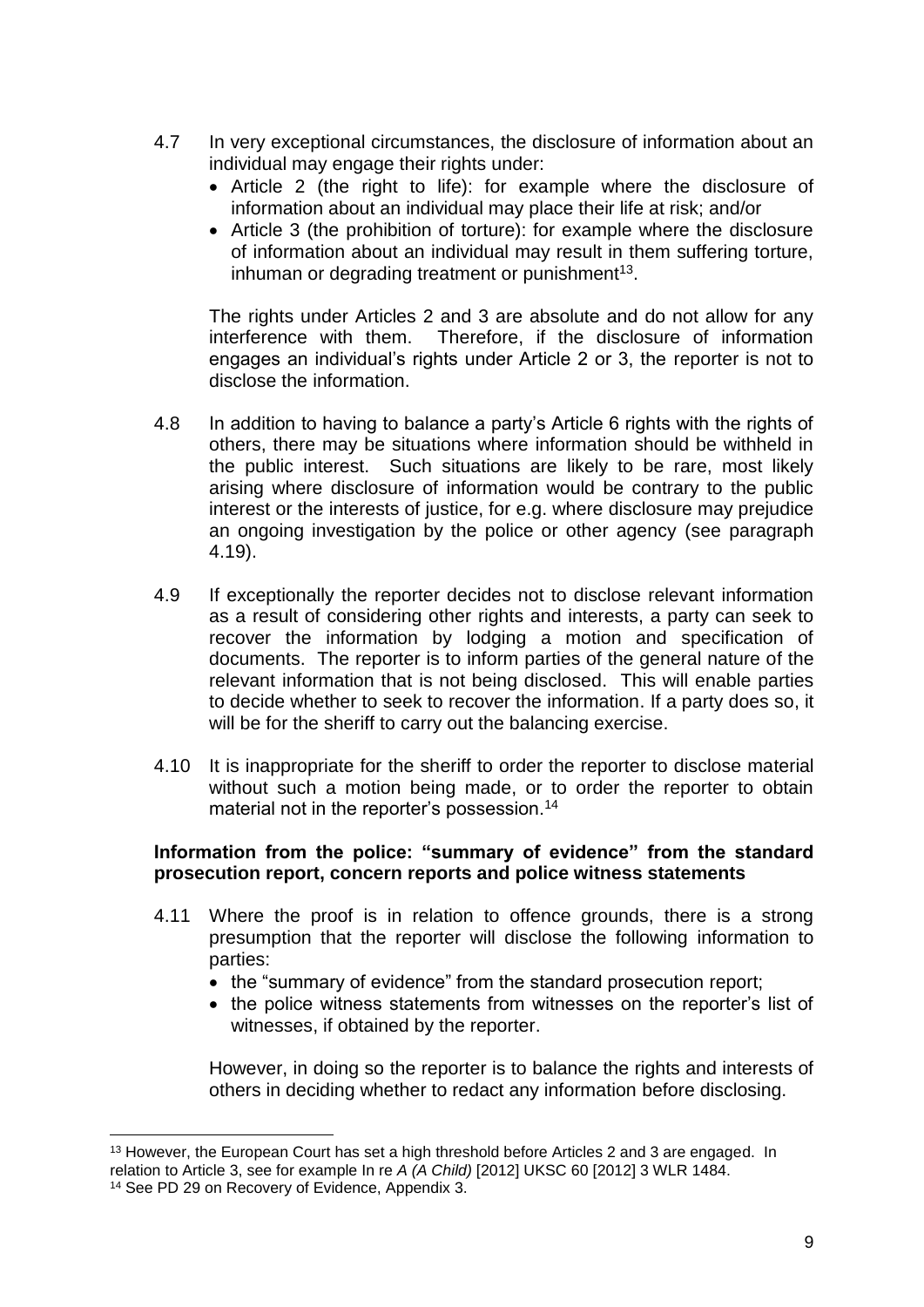- 4.12 Where the proof is in relation to non-offence grounds, the police may have provided the reporter with a standard prosecution report concerning an offence against a child or concerning an offence by the child and where the reporter has drafted  $(m)$  grounds, a concern report<sup>15</sup>, or police witness statements. As with offence referrals, there is a strong presumption that the reporter will disclose the "summary of evidence" from any standard prosecution report and any police witness statements. Where a concern report is provided, there is a strong presumption that the reporter will provide those parts of the report that set out the details of any incident or other current concerns that led to the report being submitted. The considerations set out at 4.5 to 4.8 concerning the rights and interests of others apply.
- 4.13 Disclosure in line with 4.11 and 4.12 is subject to the agreement referred to in paragraph 4.19 which identifies circumstances where certain information may not be disclosed for reasons to do with an ongoing investigation.

### **Precognitions**

- 4.14 There is no obligation to disclose precognitions that have been taken and/or written up as part of the reporter's preparation for any proof. The general rule is that a precognition is not admissible in evidence.<sup>16</sup>
- 4.15 Although there is no obligation to disclose precognitions, the reporter may share a copy of their precognition with another party if that would expedite proceedings or it would be in the interests of a child or vulnerable witness. Witnesses should be advised when being precognosed that, for those reasons, the reporter may share the precognition at a later date.

The circumstances where sharing might be appropriate include:

- Where a party is not prepared for proof and the sharing of precognitions will reduce the likelihood of a case being adjourned.
- To prevent a child witness or other vulnerable witness from being repeatedly precognosed.
- 4.16 In deciding whether to share a precognition the reporter should consider the same restrictions set out above concerning the rights and interests of others. Consideration should include whether there needs to be redaction of third party, sensitive or irrelevant information. Consideration must also be given to how to share the precognition.

#### **Redaction**

 $\overline{a}$ 

4.17 Reference is made at various points in this Practice Direction to information being redacted from material to be disclosed where this is

<sup>&</sup>lt;sup>15</sup> Often referred to as a VPD report.

<sup>&</sup>lt;sup>16</sup> See Walker & Walker: The Law of Evidence in Scotland, 5<sup>th</sup> ed., paragraph 9.1.3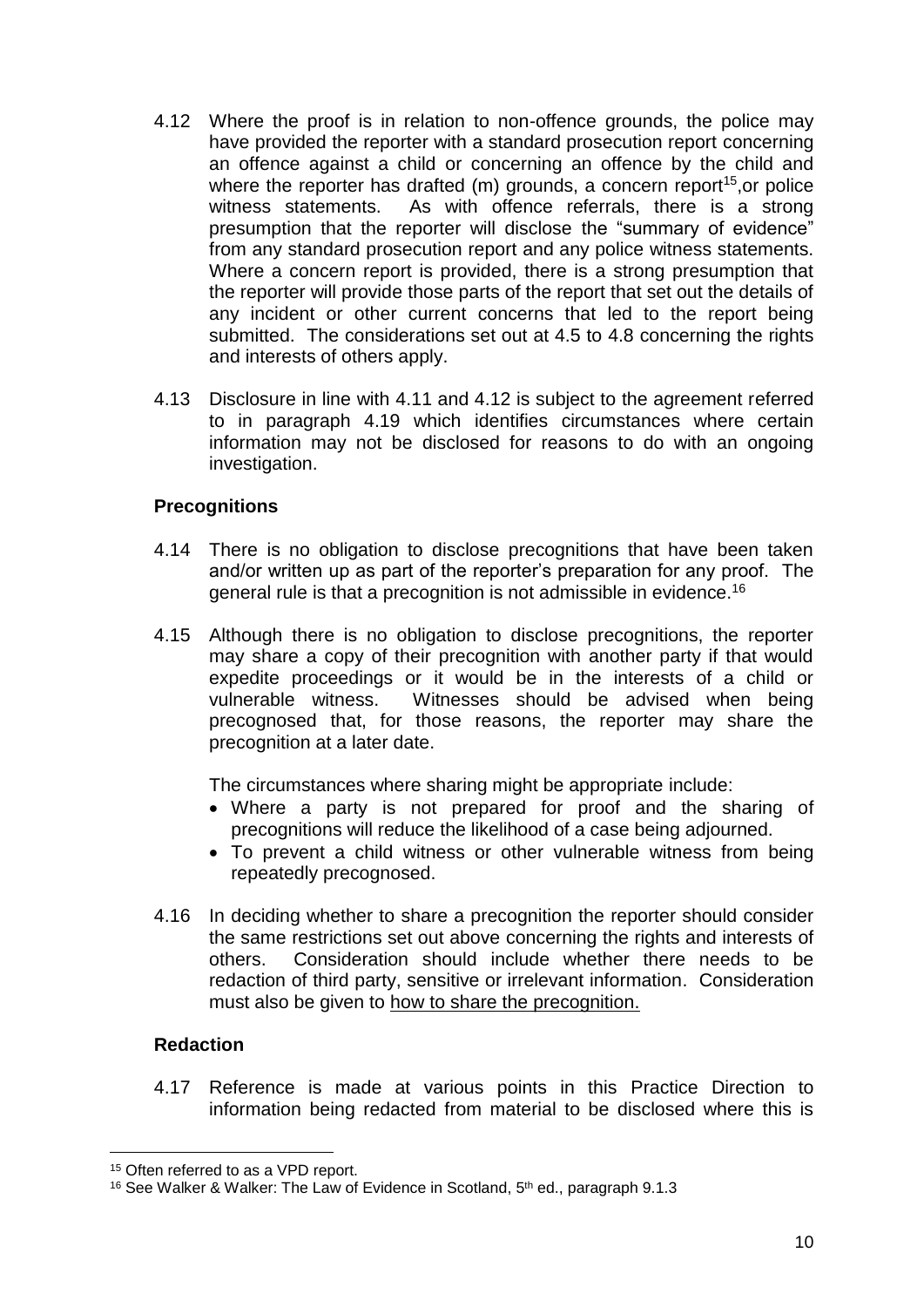considered necessary for reasons to do with the Article 8 rights of others or because it is in the public interest.

4.18 If information is being redacted, the redaction is to be carried out electronically wherever possible. Whatever means is used the redacted content must not be visible or capable of being made visible to the recipient. The nature of any redaction and the reasons for it should be recorded on CSAS. 17

#### **Information from Crown Office and Procurator Fiscal Service or the police: Agreement on the Sharing of Evidence and Information between SCRA, COPFS and Police Scotland**

- 4.19 SCRA has an agreement with COPFS and Police Scotland in relation to the sharing of evidence and information. In part this agreement relates to requests by the reporter to COPFS or the police. At paragraphs 50 – 51 and 84 – 86, the agreement addresses matters relating to the disclosure of material obtained by the reporter. In terms of those paragraphs:
	- The question of whether (and how) to disclose material obtained by the reporter from COPFS or the police will normally be a matter for the reporter with reference to this Practice Direction. However, there may be exceptional circumstances (for example, where the police or COPFS have indicated there is the possibility that disclosure may prejudice an ongoing investigation or prosecution), where the agreement says the prosecutor, police and reporter are to meet at an operational level to agree the approach to be taken. If this appears to apply, the reporter is to contact the Practice Team.
	- Although the reporter may provide copies of items obtained from COPFS in terms of the disclosure requirements in this Practice Direction, if COPFS have provided the reporter with the principal evidence (i.e. not a copy), the reporter must not provide the item to any party or their representative or to any expert instructed by the reporter or any party. The reporter may only disclose such evidence, and may only provide it to any expert, by providing access to it whilst retaining it in the reporter's possession.

#### <span id="page-10-0"></span>**5. How to Disclose**

- 5.1 In deciding *how* to disclose the information identified in line with Part 4 above, the reporter may require to balance the same rights and interests as considered when deciding *what* to disclose.
- 5.2 The manner of disclosure will depend in part on to whom disclosure is to be made. In most cases disclosure will be to a solicitor representing a

<sup>&</sup>lt;sup>17</sup> Currently redaction outside of a non-disclosure case is not possible on CSAS. If redaction of a document is necessary it will have to be carried out in another way. It is suggested that details of any redaction and reasons therefor are recorded as a case note on the additional information tab of the child's record.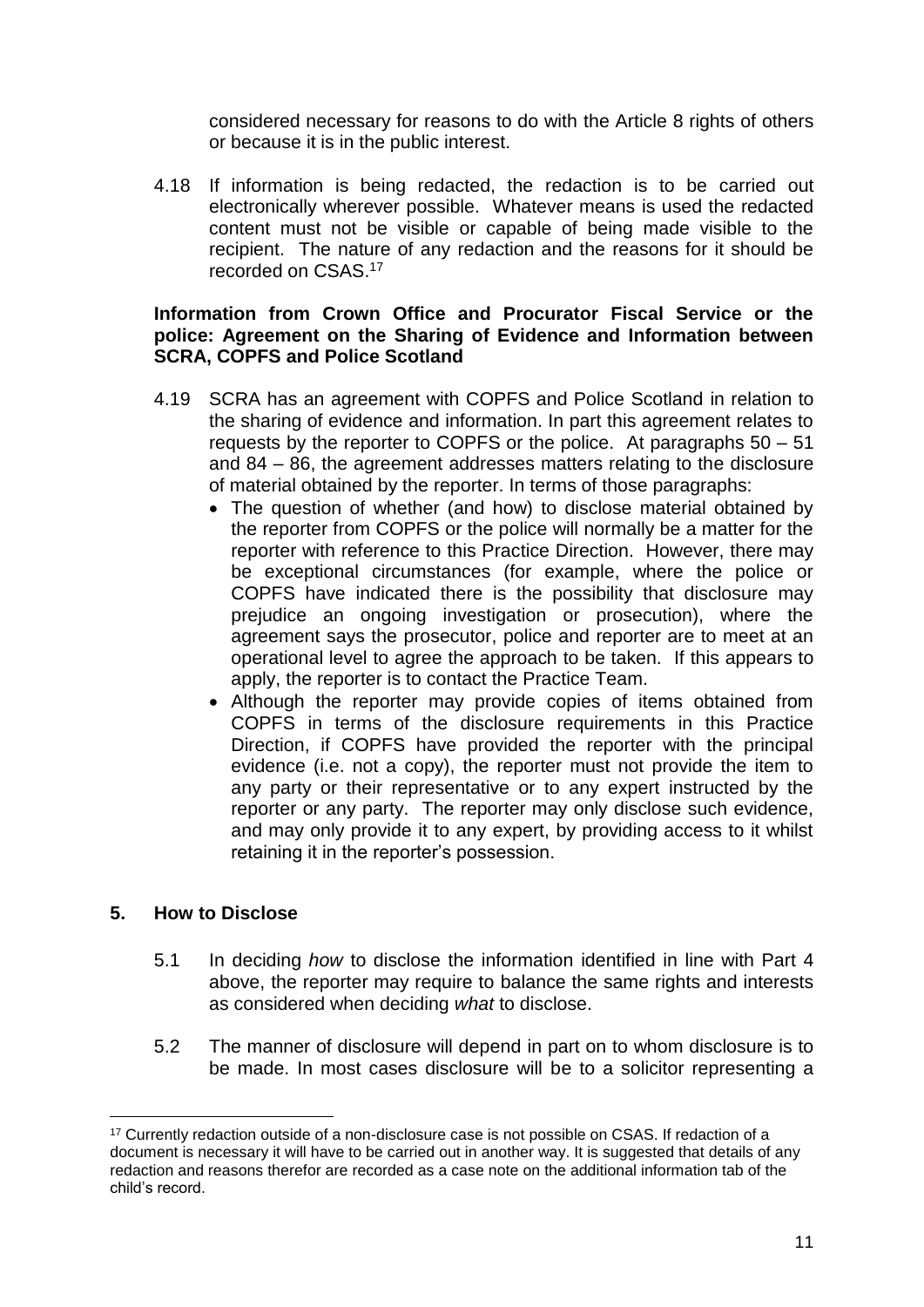party to the case. Paragraphs  $5.10 - 5.11$  and  $6.1 - 6.2$  provide direction where a party is not represented.

- 5.3 Whatever the means of disclosure it must be compliant with SCRA's information security requirements.
- 5.4 Where the information to be disclosed includes a JII or other visuallyrecorded interview (VRI) of a child, a copy should be provided to parties' solicitors. Such material is highly sensitive and must be disclosed securely and in line with the relevant Operational Instruction.<sup>18</sup> Disclosure to solicitors is on the basis that it will not be copied and will be handled in line with data protection legislation.
- 5.5 Where productions include intimate images of a medical examination of a child, there may well be situations where, in order to protect the rights and interests of the child, the images should not be disclosed by the reporter (see paragraph 4.5 and 4.6 above), or disclosure should be by providing access only<sup>19</sup>. It is unlikely to be appropriate to disclose by providing copies of the images unless this is necessary to facilitate a party obtaining an opinion from a skilled witness and providing access only is not appropriate for this purpose. If disclosing by providing copies, hard copies are not to be provided. The images are to be provided in a similar manner to disclosure of JIIs or VRIs i.e. by using an encrypted memory stick or other equally secure method and ensuring an appropriate undertaking is provided.
- 5.6 In deciding how to share a precognition, the more sensitive the material in the precognition, the more difficult it will be to justify providing a hard copy. Precognitions containing particularly sensitive material, including the precognition of a child, are to be shared only by providing access or by providing in a similar manner to JIIs or VRIs i.e. by using an encrypted memory stick or other equally secure method and ensuring an appropriate undertaking is provided.
- 5.7 In addition to JIIs, VRIs, intimate images and some precognitions, there may be other types of material that are of a sensitive nature. Reporters are to consider on a case-by-case basis the manner in which such material is to be disclosed.
- 5.8 Where the reporter has obtained the principle evidence (i.e. not a copy) from COPFS disclosure can only be given by providing access to it but with the reporter retaining possession. (See 4.19 above.)

<sup>18</sup>http://sgsharepoint16/sites/connect/pr/Practice%20Document%20Library/SCRA%20Operational%20 Instruction%20Handling%20VRIJII.pdf

<sup>&</sup>lt;sup>19</sup> Note that it is likely that the reporter will have obtained the images either through consent being given by the child or by court order. If they were obtained on the basis of consent, the reporter will require to have regard to the extent of consent given. If they were obtained by court order, disclosure to other parties may have been addressed at the same time.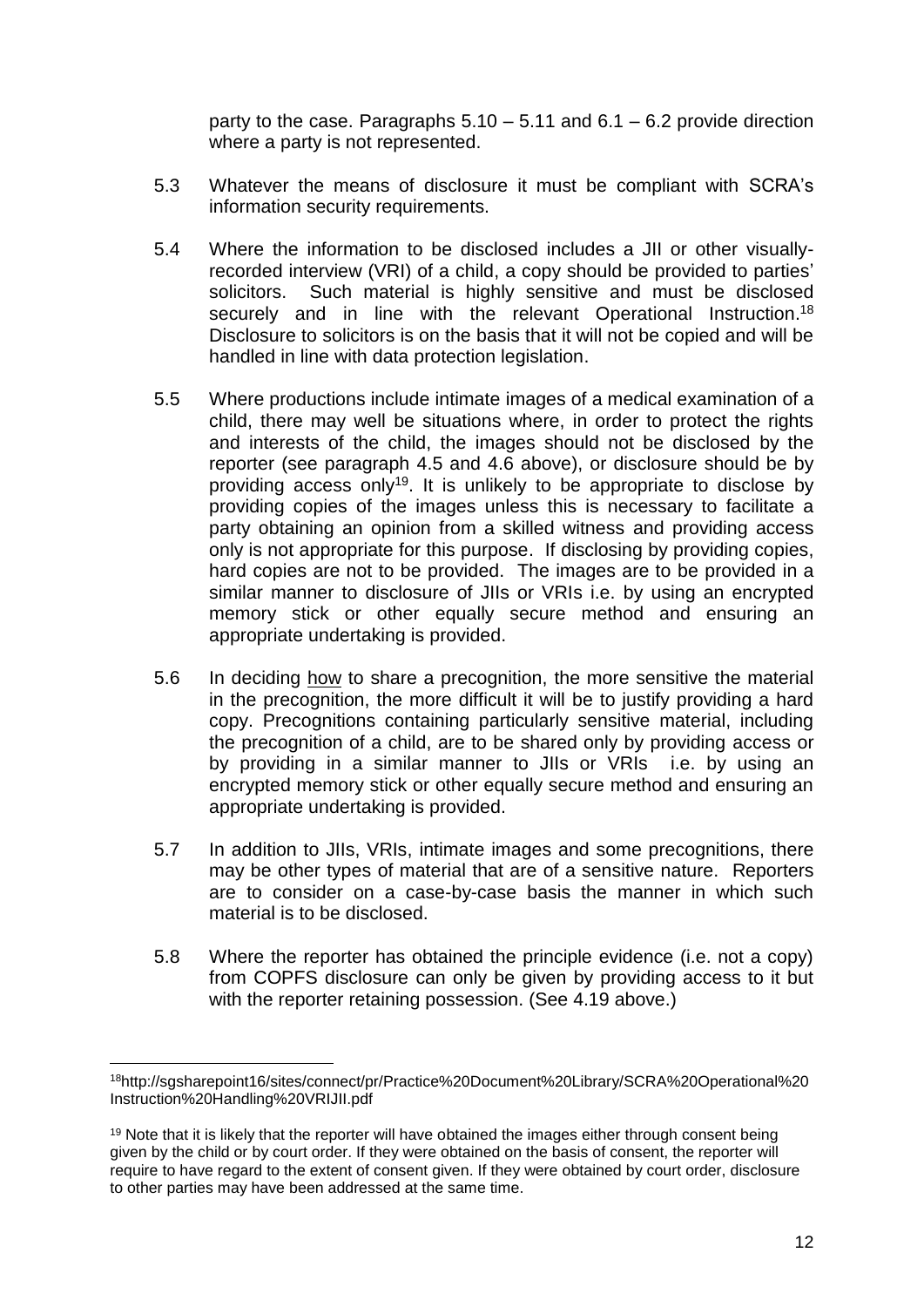- 5.9 A range of other material may be provided to the reporter in a digital format – CCTV footage, medical records, etc.. In most cases the reporter will be able to make digital copies for disclosure purposes. If that is not permitted by the person or agency from whom the material was received they should, in the first instance, be asked to make additional digital copies. In some cases this may not be possible or may be likely to cause delay. Depending on the nature of the material it may be more appropriate to offer access to the material on SCRA premises. For example, allowing a solicitor and the party to view CCTV footage on SCRA premises.
- 5.10 Where a party is not represented, it is unlikely to be appropriate to provide them with a copy of any of the material which would otherwise be provided to a solicitor. The reporter is to provide access to the material, unless providing access would be an undue interference with another person's Article 8 or other rights. In most cases access will be given by allowing the party to view the information on SCRA premises. In exceptional circumstances this may take place elsewhere. In providing access the reporter must take steps to ensure the security of the information being viewed. In practice this will involve ensuring that no material can be removed by the party or photographed or otherwise copied while access is being provided. The party should be advised of these restrictions in advance of their attendance at SCRA premises (or elsewhere).
- 5.11 If exceptionally the reporter considers that providing a copy of any material to an unrepresented party is appropriate, the reporter must consult with their Senior Practitioner and the Practice Team.

# <span id="page-12-0"></span>**6. When to Disclose**

- 6.1 The reporter's duty to proactively disclose information to other parties to a proof commences when the children's hearing directs the reporter to make an application to the sheriff. Therefore, immediately on being directed to make a proof application, the reporter should review the information held as soon as possible, to determine (i) the information which falls to be disclosed and (ii) details of the nature or type of information held which the reporter considers should not be disclosed. The reporter should not wait to receive a request for the information and should proactively disclose to a party's solicitor when their identity is known. As soon as it becomes apparent that a party who is actively involved in the proceedings is not legally represented, the reporter is to inform them that if they wish disclosure to take place they should contact the reporter.
- 6.2 Where a party is not actively involved in the proceedings, the reporter is not to contact them about disclosure.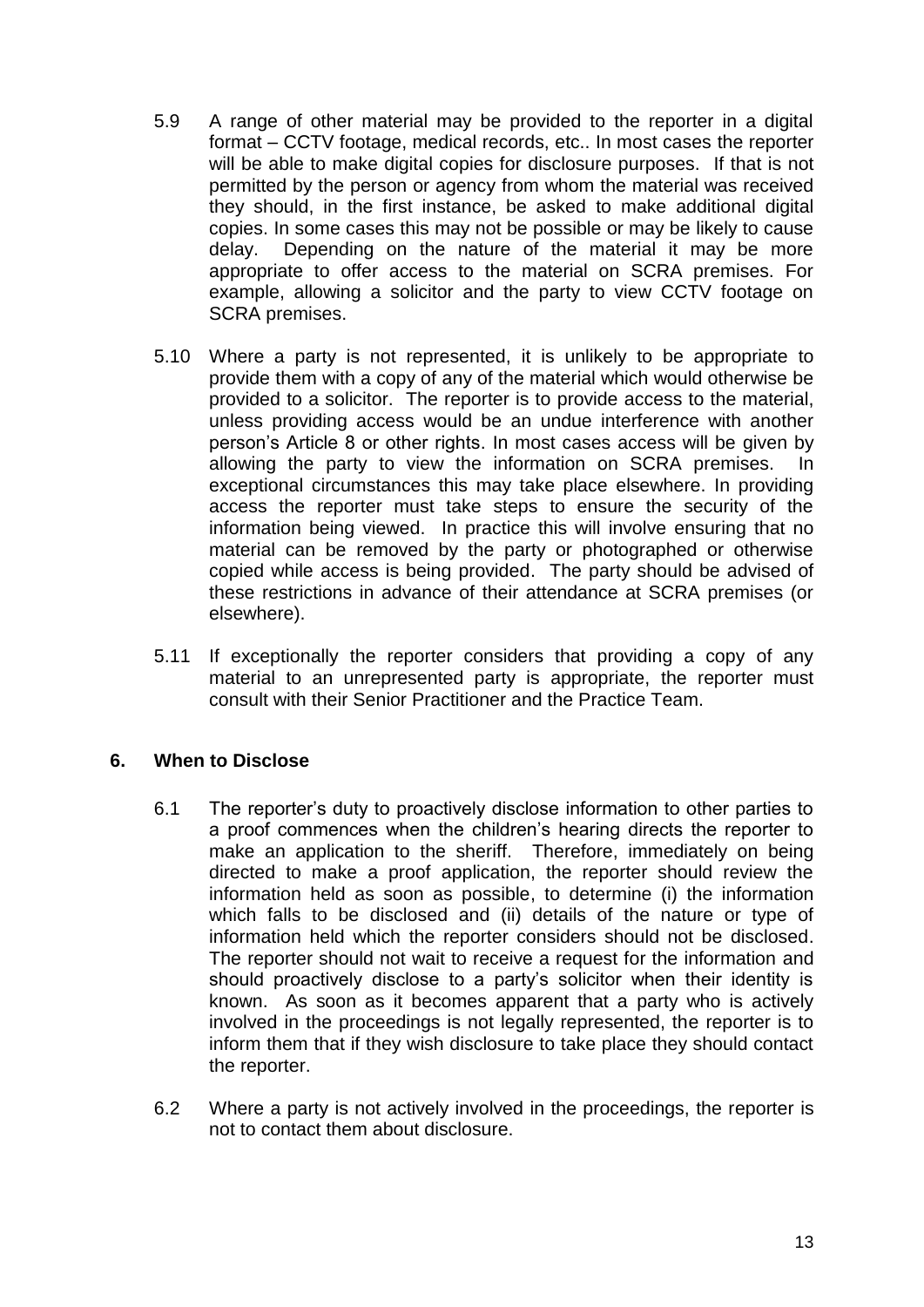- 6.3 A party may request information prior to the reporter being directed by the children's hearing to make an application to the sheriff. If a party requests information after a decision to arrange a children's hearing but prior to the hearing taking place, the reporter is to disclose information to the party in line with this Practice Direction.
- 6.4 If a party requests information prior to a decision to arrange a children's hearing, or after the conclusion of the proof, the request must be responded to as a Subject Access Request in terms of the Data Protection Act 2018.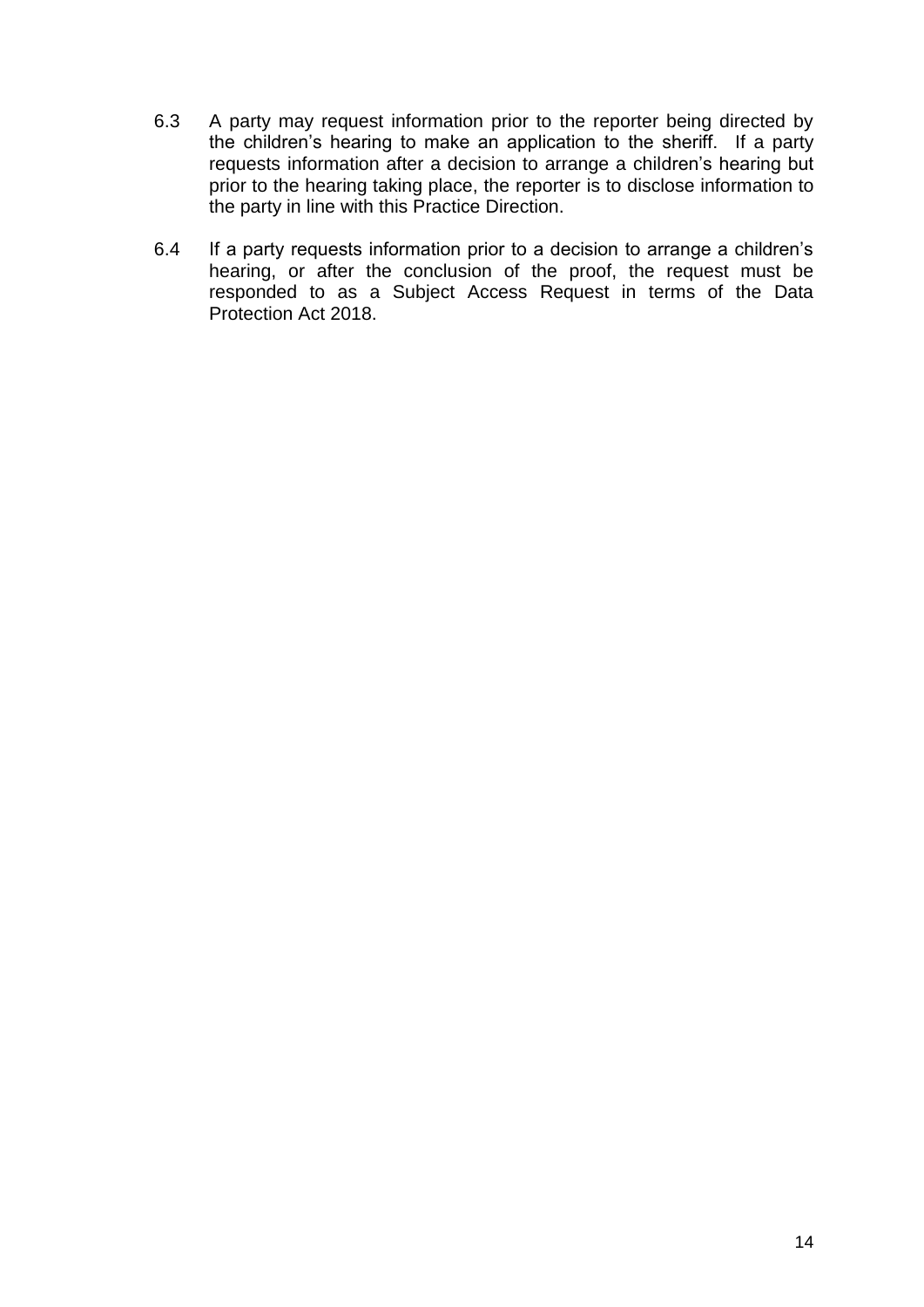# <span id="page-14-0"></span>**APPENDIX**

NOTE: This Appendix provides further detail on the legal basis for SCRA's position on disclosure of evidence. It is to assist reporters in the event that the issue of disclosure is raised by any party or the sheriff in proof proceedings.

## **Applicable law – Disclosure by Reporter**

- In children's hearing proof proceedings, the reporter's duty to disclose information derives from the obligation to act in accordance with natural justice and the rights that the child and relevant persons have to a fair hearing in terms of Article 6 of the European Convention on Human Rights. Disclosure by the reporter of relevant information plays an important part in ensuring that the proceedings are fair. However, any right the child or relevant persons have to disclosure of information requires to be balanced against any competing rights and interests.
- Personal information that a party seeks to be disclosed engages the Article 8 rights of the person to whom the information relates. The disclosure of the information will be incompatible with those Article 8 rights unless it is justified in terms of Article 8(2): it is in accordance with the law, is necessary in a democratic society for, amongst other things, the protection of the rights and interests of others. Therefore a balance must be struck between the party's right to have the information disclosed and the person's Article 8 rights. <sup>20</sup> *(HMA v Murtagh 2009 SLT 1060* per Lord Hope at paragraph 29.)
- In very exceptional circumstances, the disclosure of information about an individual may also engage their rights under:
	- o Article 2 (the right to life): for example where the disclosure of information about an individual may place their life at risk; and/or
	- o Article 3 (the prohibition of torture): for example where the disclosure of information about an individual may result in them suffering torture, inhuman or degrading treatment or punishment $2<sup>1</sup>$ .

The rights under Articles 2 and 3 are absolute and do not allow for any interference with them. Therefore, if the disclosure of information engages an individual's rights under Article 2 or 3, the information should not be disclosed.

• The position of the reporter in children's hearing proceedings cannot be equated with that of the Crown in criminal prosecutions. However, even in criminal proceedings, the right to disclosure of information is only a qualified one. It may be necessary for the Crown to withhold certain information from the defence so as to preserve the fundamental right of another person or to safeguard an important public interest.<sup>22</sup> The statutory scheme for disclosure in

<sup>20</sup> *HMA v Murtagh 2009 SLT 1060* per Lord Hope at paragraph 29.

<sup>&</sup>lt;sup>21</sup> However, the European Court has set a high threshold before Articles 2 and 3 are engaged. In relation to Article 3, see for example In re *A (A Child)* [2012] UKSC 60 [2012] 3 WLR 1484.

<sup>22</sup> *HMA v Murtagh 2009 SLT 1060* per Lord Hope at paragraph 18.